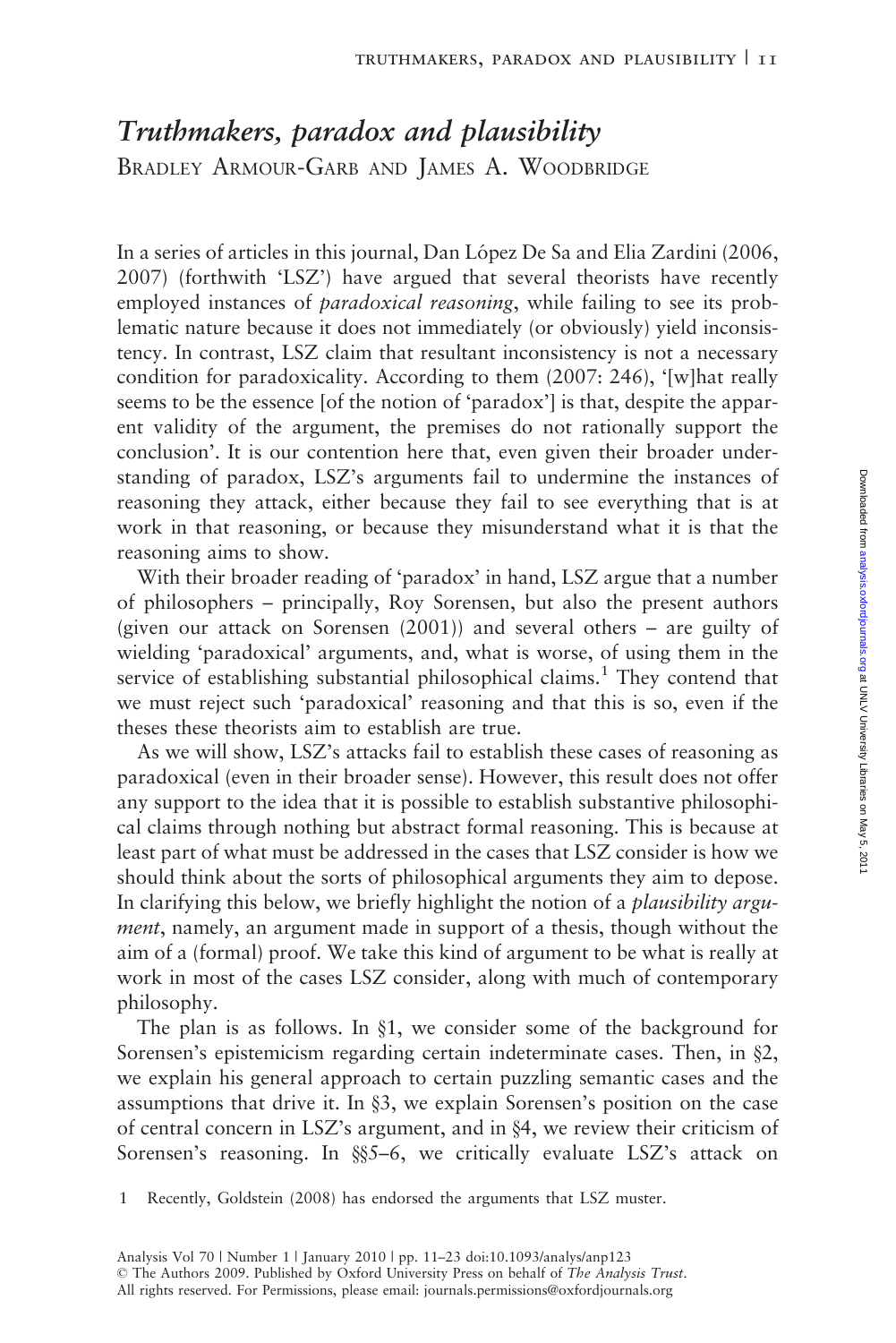Sorensen's view, while §7 responds to their related criticism of our recent argument against Sorensen's position. Section 8 turns to Sorensen's reply to our original challenge and both answers his reply and draws links to our response to LSZ. Finally,  $\&$ 9 concludes, by considering the notion of plausibility arguments and the impact that recognizing them has on the statuses of both Sorensen's and LSZ's arguments.

# 1. Sorensen-style epistemicism

Sorensen (1988, 2001, 2003, 2005) is an epistemicist who has argued that we should minimize postulating *truth-value* gaps (and thus minimize postulating 'truth-bearer illusions' (2001: 183)) by recognizing truthmaker gaps for a number of puzzling cases. Although he is primarily interested in defending an epistemicist solution to the sorites, he sees a need to go beyond Williamson's (1994) brand of epistemicism, given the latter's thesis that there are no absolutely unknowable truths. Sorensen contends that there are absolutely unknowable truths; he sees only epistemic indeterminacy where others grant *semantic* (or perhaps *ontic*) indeterminacy – he claims (2001, 2005) mere ignorance where others claim 'abnorance'.

Sorensen's guiding idea is that, by appealing to truthmaker gaps, he can commandeer a means for generating absolute borderline cases without taking on a commitment either to truth-value gaps or to any sort of semantic indeterminacy. On this view, though a putatively vague statement expresses a meaningful proposition, ignorance of what its truth-value is emerges from the fact that it lacks a truthmaker. Sorensen (2001: 177) explains:

[A] contingent statement that does not owe its truth-value to anything else is epistemically isolated. When the truth of a statement rests on further facts then I can gain evidence by examining those further facts. But when the truth-value is possessed autonomously, then there is no trail of truthmakers.

There are two parts to Sorensen's argument for truthmaker gaps. Part one, which functions as a lemma for part two, argues that, for certain sentences, while it may be impossible to determine what truth-values they have, these sentences, nevertheless, still have determinate truth-values. Part two takes off from part one, to the conclusion that such sentences suffer truthmaker gaps, making their truth-values merely epistemically indeterminate. Since LSZ's (2007) primary target is Sorensen's lemma, we will focus on that part of his proposal.

## 2. Sorensen on ungrounded sentences

A proper understanding of the reasoning Sorensen gives for his lemma requires a clear grasp of his views on ungrounded sentences. Sorensen is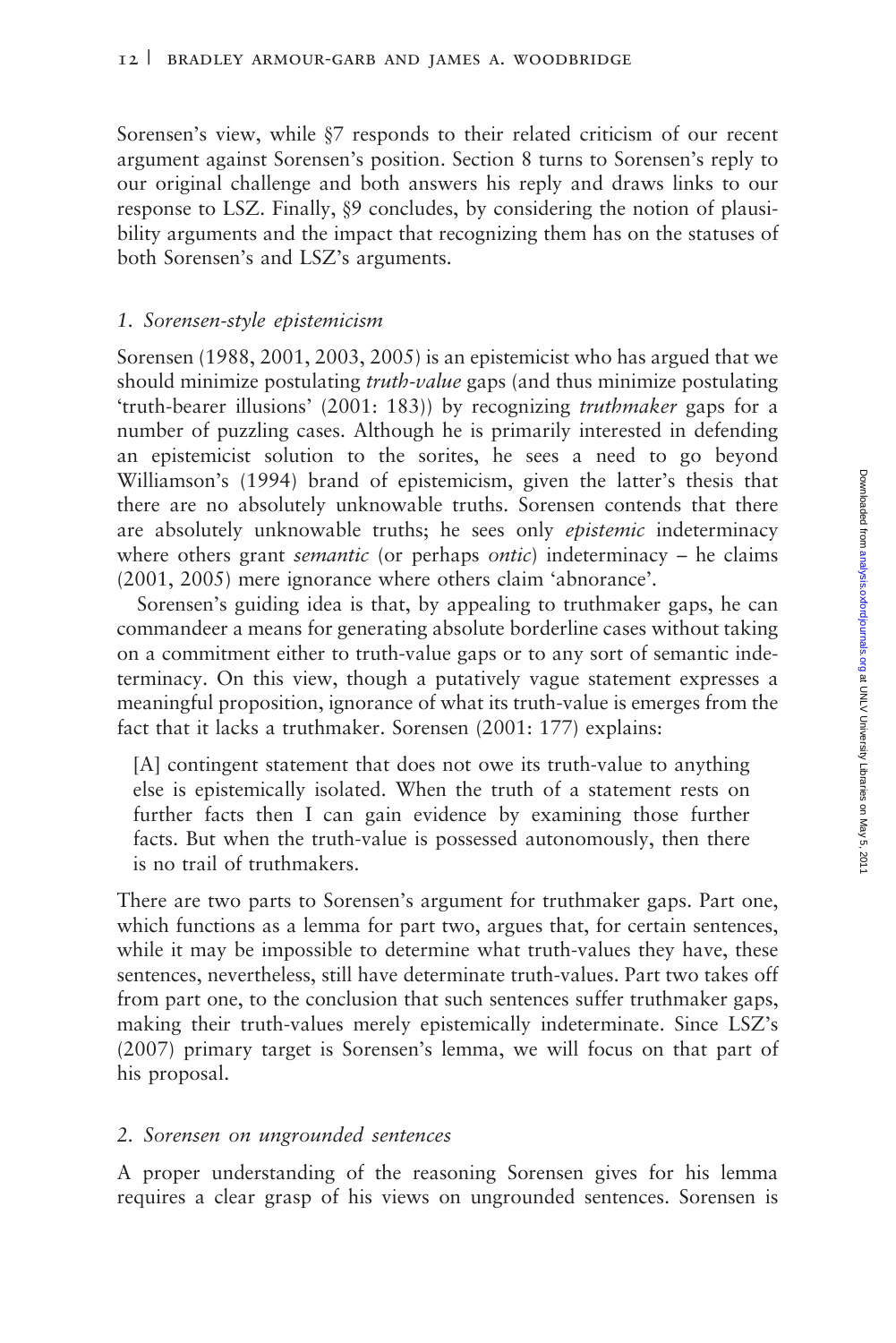prepared to grant that some ungrounded sentence tokens can have truthvalues, at root, in virtue of certain formal considerations. For example, he contends (2005: 714) that while a sentence (token) that manifests the prima facie inconsistency arising in the liar paradox, for example,

(A) Sentence token (A) is not true,

is meaningless, another token of the same sentence type, for example,

(B) Sentence token (A) is not true

is both meaningful and true.

Sorensen's different evaluations of (A) and (B) show that he is a tokenist regarding semantic features – these features attach to sentence tokens, not types, and they can differ for different co-typical tokens involving different semantic circumstances. His evaluation of (A) shows that he endorses a version of the 'meaningless strategy' for dealing with tokens that present semantic paradoxes, a strategy captured by the following principle,

(MS) If a sentence token admits of no consistent truth-value assignment, then that token is meaningless. $<sup>2</sup>$ </sup>

By contraposition (and some harmless juggling), Sorensen thus also endorses

(SM) If a sentence token is meaningful, it has a consistent truth-value assignment,

which is a corollary of the meaning-to-truth conditional,

(MT) If 'S' means that p then 'S' is true if, and only if, p.

In addition to MS and SM, he also explicitly accepts

(DT) If the only consistent truth-value assignment for a given sentence token, S, assigns it truth (falsity), then that will be the correct truth-value assignment for S.

And he extends it to a final principle that is relevant here, namely,

(DT<sup>\*</sup>) If, for a pair of sentence tokens,  $S_1$  and  $S_2$ , the only consistent truth-value assignment the members of the pair will tolerate, assigns truth (falsity) to one and falsity (truth) to the other, then that divergent truth-value assignment to  $S_1$  and  $S_2$  will be correct.

Applying these principles to (A) and (B) yields different semantic statuses for these co-typical tokens. We get a still different result, when we apply these

<sup>2</sup> For discussion and defence of (MS), see Goldstein (1985, 1992). For a worry about the strategy, see Armour-Garb (2001).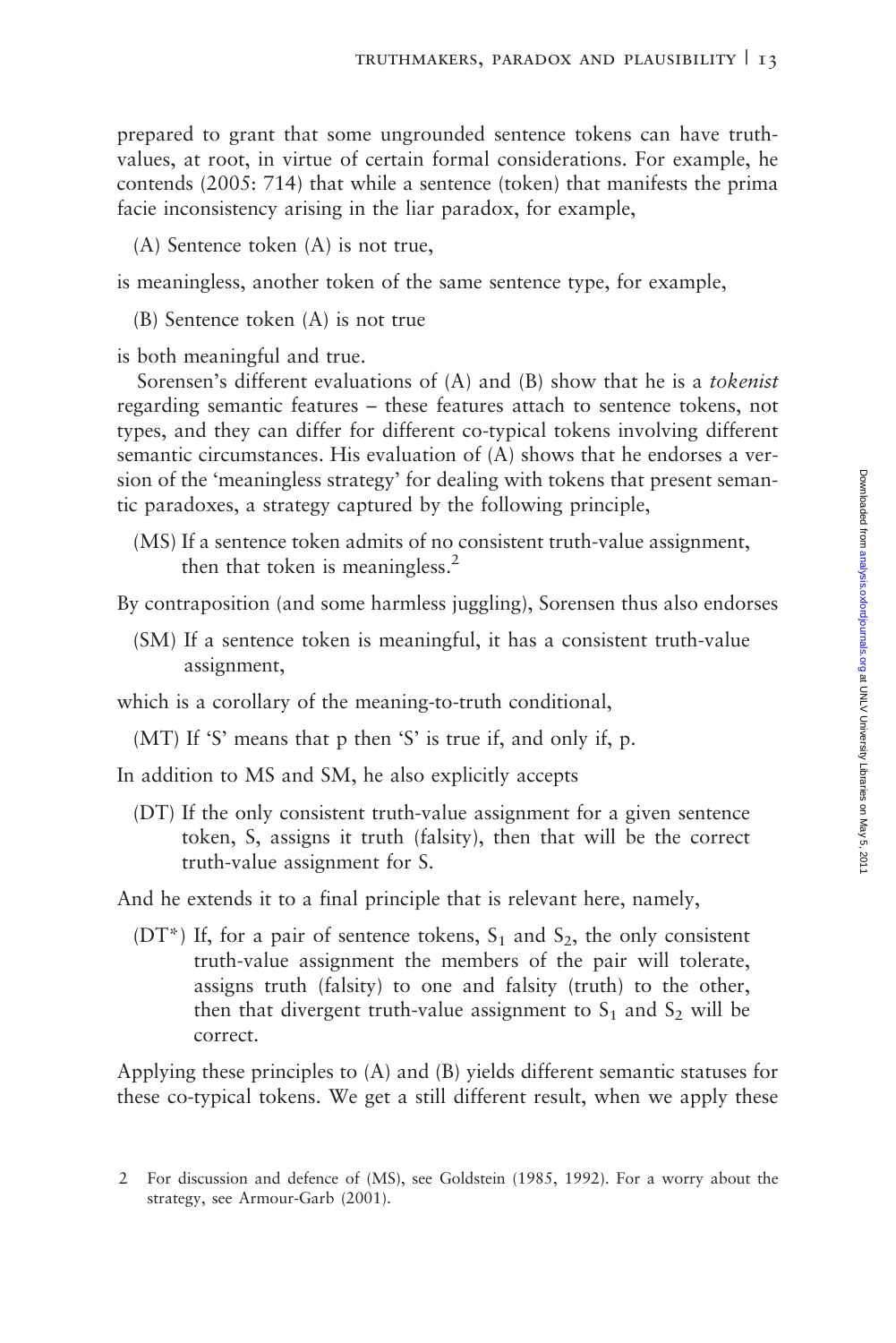principles to an ungrounded truth-teller sentence token, for example,

 $(K)$   $(K)$  is true.

Here Sorensen concludes that, while we cannot know what truth-value this sentence token has, it determinately has one and not the other by (DT). This is a marked contrast with his view on ungrounded sentences tokens that present the liar paradox. The point not to miss: different semantic circumstances mandate different semantic evaluations, even though the very same formal features of the truth-predicate are at work in these different cases.

#### 3. Sorensen and the 'no-no'

Sorensen (2001, 2003, 2005) claims that the pair of sentences that generate what he calls the 'no-no paradox' (which we (2005, 2006, 2008) have called 'the open pair')

- (1) Sentence (2) is not true
- (2) Sentence (1) is not true,

have determinate, albeit unknowable, divergent truth-values. Call this pair of sentences N. His (2001) reasoning for this claim about the members of N assumes bivalence and the general satisfaction of the truth schema,

(T) 'p' is true iff p,

for all meaningful sentences, along with classical logic and plain facts (e.g. that 'sentence  $(2)$ ' names the sentence labelled ' $(2)$ ' just below the one that is labelled '(1)').

Sorensen (2001, 2005) sees the initial puzzle about N as taking off from the following assumptions: (i) classical logic and classical semantics hold; (ii) (1) and (2) are both meaningful; (iii) they are also symmetrical; and (iv) if the pair is symmetrical, (1) and (2) will have the same semantic value. (Call (iv) Buridan's thesis, which counsels us to 'treat likes alike'.<sup>3</sup>) To skirt (logical) disaster, Sorensen denies Buridan's thesis, while granting (i–iii), thereby avoiding contradiction. Prima facie, this saddles him with indeterminacy, given the two possible divergent truth-value assignments. His truthmaker gap proposal is designed to address that problem, declaring the indeterminacy merely epistemic: one and not the other divergent truth-value assignment in fact holds, though it is impossible to know which one it is. For the purposes of assessing LSZ's attack on Sorensen's view, the important consequence is that, by  $(i-iii)$ , it follows that  $(1)$  and  $(2)$  are truth-valued. Sorensen's basic idea seems to be that the members of N are divergently truth-valued  $-$  (1) is true and (2) is false, or vice versa  $-$  since, formally speaking, they can be.

<sup>3</sup> The point is made in Buridan's Eighth Sophism. See Hughes (1982: 51–2).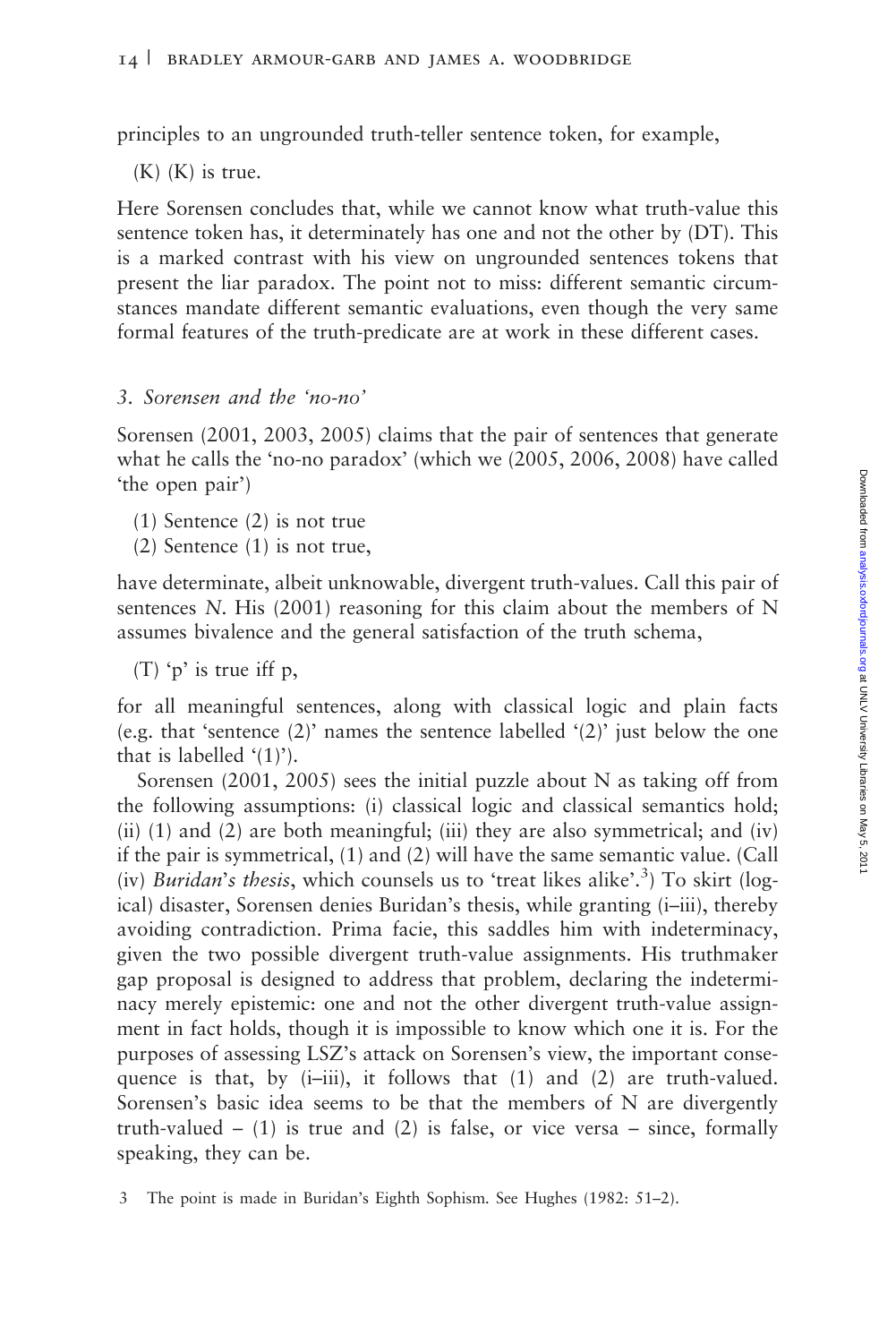#### 4. LSZ's attack on Sorensen

LSZ reject Sorensen's basic idea. According to them, 'the argument offered for the conclusion that either (1) is true or (2) is false or vice versa fails to carry any conviction' (2007: 245). To demonstrate the problem, they claim that if parallel reasoning presented in a structurally identical argument is applied to the following pair of sentences,

- (1') If (2') is true then  $[(1')$  is false and it is not the case that  $[(1')$  is short and (2') is long]]
- $(2')$  If  $(1')$  is true then  $[(2')$  is false and it is not the case that  $[(2')$  is short and  $(1')$  is long]].

it would 'prove', per impossible, that (1') is true (and long) and (2') false (and short), or vice versa. Call the pair that LSZ introduce  $N'$ . They reason thus: like the members of N, the members of N' cannot both be true since, by disquotation, they would then both be false. But they cannot both be false since, by enquotation, they would then both be true. As such, '[i]t only remains that one is true and the other is false, which entails, again by enquotation, that the true one is long while the false one is short'. However, since it is a plain fact that sentences  $(1')$  and  $(2')$  are the same length, this conclusion is patently false and so could not be rationally supported by the reasoning. This, they claim, is all they need to show that Sorensen's reasoning regarding (1) and (2) is paradoxical (in their sense). They continue,

the argument to the effect that (1') is true (and long) and (2') is false (and short) or vice versa clearly fails rationally to support its conclusion, and hence so does the argument to the effect that either (1) is true and (2) is false or vice versa, whose soundness wholly relies on the very same abstract formal features.

There are two crucial assumptions involved in LSZ's attack, both of which Sorensen should reject. First, LSZ contend that, given Sorensen's position on (1) and (2), when it comes to  $(1')$  and  $(2')$ , 'it only remains that one is true and the other is false....' (2007: 245). However, it does not *only* remain unless there is no *other* semantic status that can be attributed to the members of  $N'$ in a principled way. Second, they charge that, with respect to Sorensen's reasoning to the conclusion that (1) and (2) are divergently truth-valued, its putative soundness 'wholly relies on the very same abstract formal features' (2007: 245). Akin to the point made in response to the first assumption, Sorensen's argument does not *wholly* rely on such features unless no other factors bear on the conclusion regarding the semantic statuses of the members of N. Without these assumptions, LSZ's argument against Sorensen has no bite. In what follows, we show that Sorensen has an adequate response to their attack. Even so, as we shall make clear, he is not yet out of the woods.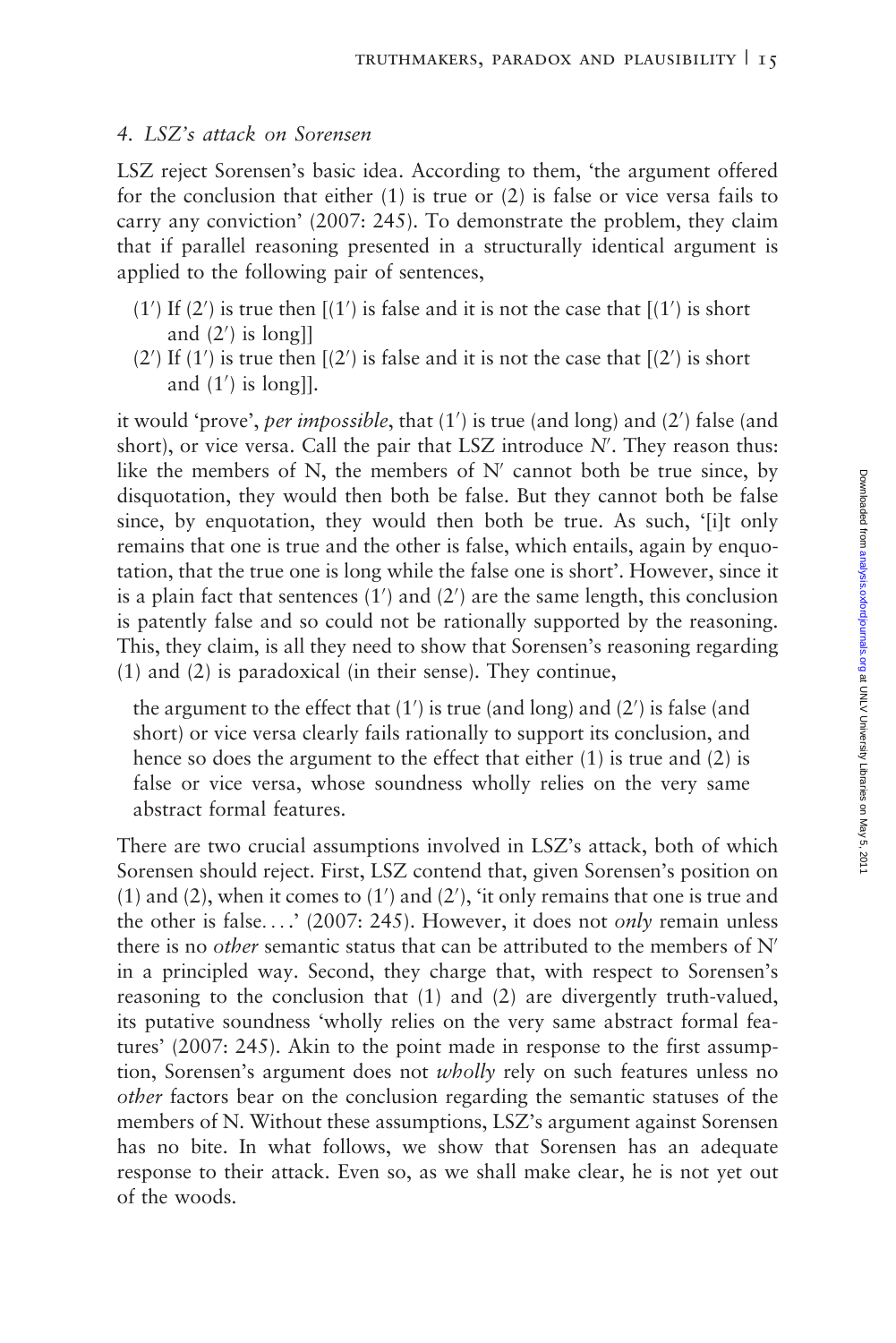## 5. Reply to LSZ on behalf of Sorensen

LSZ observe that '[t]he situation with respect to  $[N']$  is...structurally identical to the situation with  $[N]$ ....' (2007: 245). Since N' appears to reveal that the kind of reasoning Sorensen uses is paradoxical, they conclude that his argument regarding N fails. Notice that this observation supports their conclusion only if the reasoning that Sorensen applies to the case of  $N$  is, in a certain sense, *topic neutral*. As we noted in  $\S2$ , it is not: For Sorensen, the semantic details of such cases matter to the conclusions we should draw about them.<sup>4</sup>

With this in mind, consider what Sorensen would say about the following sentence tokens.

- (C) If sentence token (C) is true, then every sentence token is true.
- (C') If sentence token (C) is true, then every sentence token is true.
- (C") If sentence token (C') is true, then every sentence token is true.<sup>5</sup>

(C) presents a version of Curry's Paradox. Like a liar sentence (token), Sorensen's solution to Curry's is to declare the 'first' token, (C), meaningless. However, employing structurally identical reasoning (with 'if' expressing the usual truth function) to that which rendered the first token meaningless, the 'next' token, (C'), turns out to be meaningful and true (since its antecedent is false). Turning to  $(C'')$ , Sorensen would say that if we now apply the same abstract formal reasoning to  $(C'')$  as we did to  $(C)$  and  $(C')$  it turns out that  $(C'')$  is meaningful and *false*. The upshot: Sorensen would not accept that structural identity (as LSZ understand it) is sufficient for extending a conclusion drawn about one case to another.

This has an important consequence, for it means that, while we can grant that the reasoning that LSZ employ regarding the semantic statuses of the members of  $N'$  is structurally identical to the reasoning Sorensen employs regarding the semantic statuses of the members of N, this by no means requires Sorensen to conclude that the members of  $N'$  have the same semantic statuses as those of N. In fact, since  $(1')$  and  $(2')$  seem unable to tolerate any (consistent) truth-value assignments, Sorensen would declare them meaning*less*, as he would (A) or (C). In contrast, since the members of N appear to tolerate consistent truth-value assignments, Sorensen would take them to be,

5 Recall that Sorensen holds that different tokens, even of the same sentence type, can have different semantic features. Co-typicality is just one, rather exacting, way by which different tokens (of sentence types or forms of reasoning) can be said to be structurally identical in LSZ's sense. After all, their structurally identical reasoning employs the names '(1')' and '(2')', while Sorensen's employs the names '(1)' and '(2)'. So their understanding of structural identity allows for this sort of difference.

<sup>4</sup> Thanks to Sorensen for verifying what seemed implicit in his work. (Cf. 2001, 2003, 2005).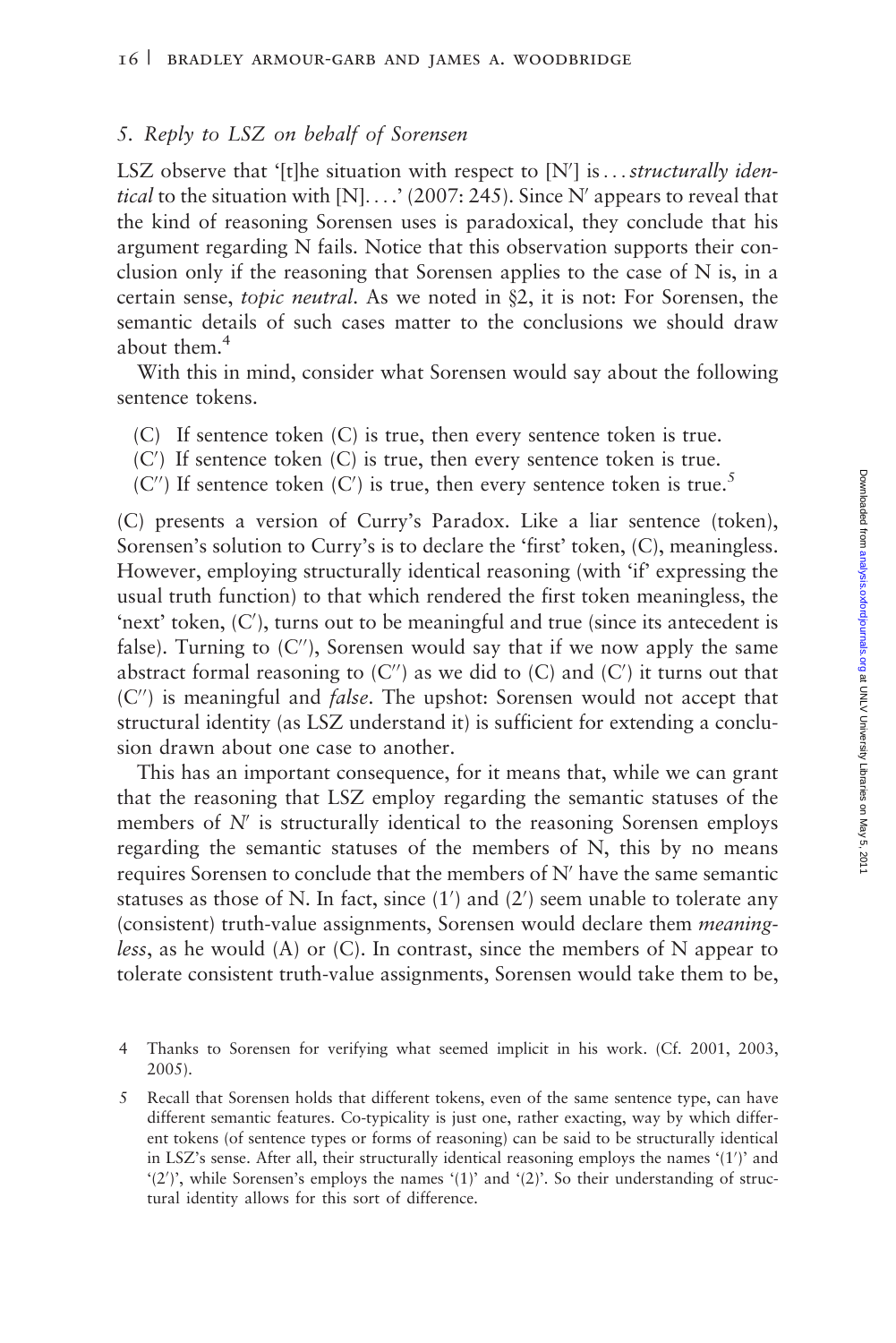while epistemically indeterminate in truth-value, both meaningful and (consistently) truth-valued.

# 6. LSZ, Sorensen and epistemic openness

In a footnote, LSZ (2007) mention a second pair for which reasoning structurally identical to Sorensen's on N appears paradoxical, though, unlike (1') and (2'), not because the sentences cannot tolerate any truth-value assignment. Call the following pair of sentences  $N''$ .

- $(1'')$  If  $(2'')$  is true then  $[(1'')$  is false and it is not the case that  $[(1'')$  will officially be pronounced at some time by the next Spanish King and  $(2<sup>n</sup>)$  will not]].
- $(2'')$  If  $(1'')$  is true then  $[(2'')$  is false and it is not the case that  $[(2'')$  will officially be pronounced at some time by the next Spanish King and  $(1'')$  will not].

LSZ (2007: 246, n. 6) contend that these sentences show Sorensen's reasoning to be paradoxical (in their broader sense) because '[a] structurally identical argument [to Sorensen's, for the truth-valuedness of the members of N] would establish that the true one will not be officially pronounced at some time by the next Spanish King while the false will'. However, as LSZ note, the issue of what the next Spanish King will or will not officially pronounce is 'epistemically open', meaning that the semantic statuses of these sentences are currently unknowable and, thus, are not the sort of thing that can be proven, in particular, on the basis of abstract formal reasoning.

Sorensen can agree with LSZ's general conclusion regarding  $N''$ . But there remains a relevant difference between the two pairs, N and  $N''$ , which would allow Sorensen to treat them differently. Briefly put, while, ex hypothesi, the semantic statuses of the members of  $N''$  are merely contingently (and temporally) *unknown*, those of N are *unknowable*. So, while Sorensen can agree that the reasoning LSZ set out does not establish that the members of  $N''$  are meaningful and thus truth-valued (as opposed to inconsistent and thus, by (MS), meaningless), that does not provide him with a *reason* for concluding that he is barred from holding that the members of N are truth-valued. Therefore, this further case offered by LSZ also fails to show that Sorensen's reasoning with respect to (1) and (2) is paradoxical, even if that notion is construed in LSZ's broadest sense.

# 7. Further paradoxes

Mistakenly believing that they have refuted Sorensen's argument for the truth-valuedness of the members of N, LSZ extend their refutation strategy to the arguments we (2005, 2006) directed against Sorensen's proposed solution to the pathology of the open pair. To challenge Sorensen's postulation of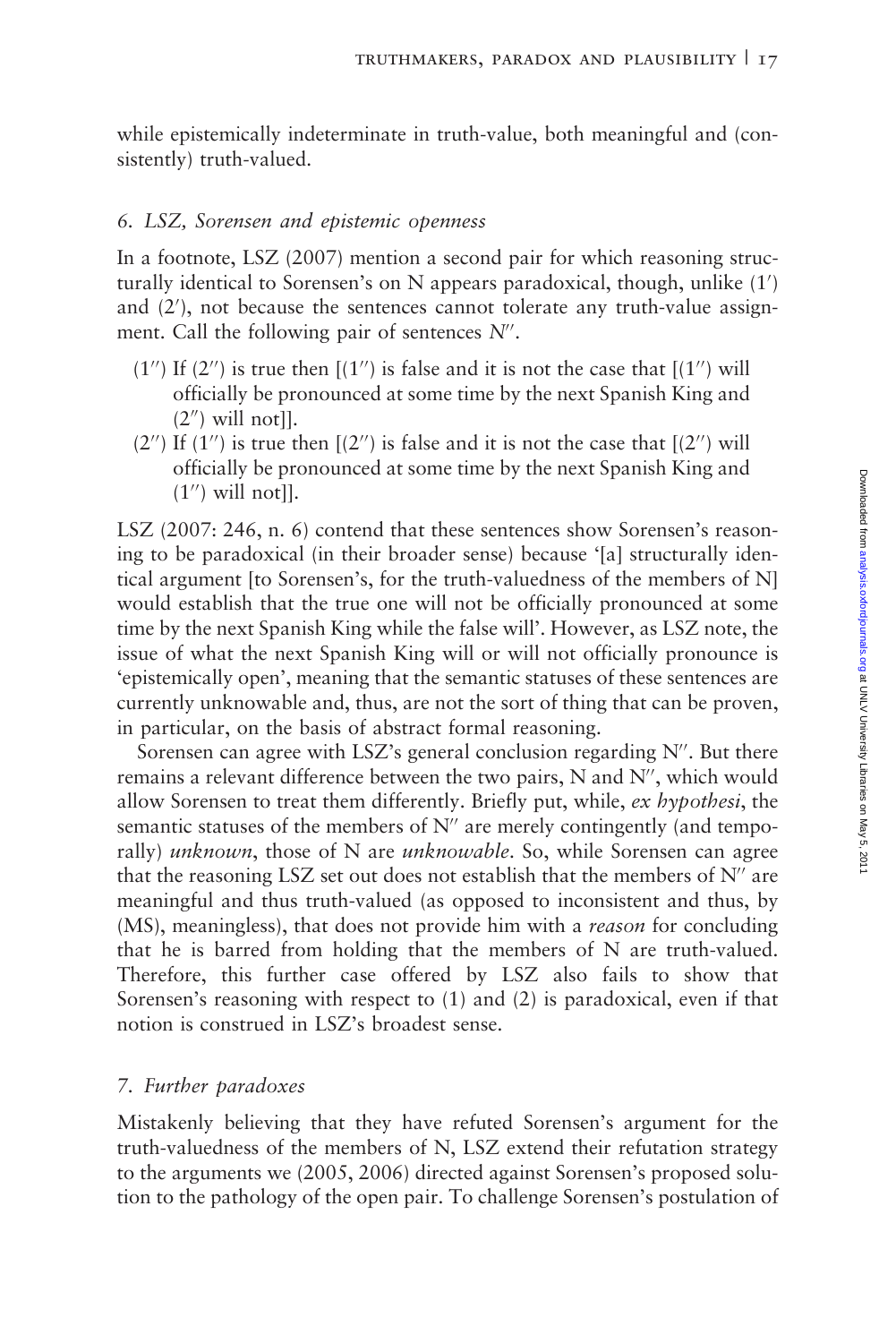truthmaker gaps, in his proposed epistemicist solution to the indeterminacy that the open pair exhibits, we offered a pair of sentences that display the same indeterminacy but that cannot, on pain of contradiction, be said to suffer truthmaker gaps. Call the following pair of sentences M.

- (4) If  $(5)$  is true, then  $(4)$  is false and  $(5)$  has no truthmaker.
- (5) If (4) is true, then (5) is false and (4) has no truthmaker.

As with N, in the case of M, either matching truth-value assignments would yield contradiction. The members of M could tolerate either divergent truthvalue assignment, but only if the true member of the pair has a truthmaker. Thus, we argued, Sorensen cannot explain the indeterminacy that M displays as merely epistemic, being a product of a truthmaker gap.<sup>6</sup>

LSZ claim that in our proposed refutation of Sorensen's solution to the open pair we are 'willing to grant [the soundness of Sorensen's argument] and merely aim to show that Sorensen's own explanation of the ensuing ignorance lacks the required generality' (2007: 246). They further claim that

to grant the soundness of the argument to the conclusion that (1) is true and (2) is false or *vice versa* is a *premier pas fatal*. This is not remedied by putting forward (4) and (5) [see below], since the argument ... is just as effective as the argument below, which relies on exactly the same abstract formal features. (2007: 246)

LSZ then offer the following pair of sentences,

- $(4')$  If  $(5')$  is true, then  $(4')$  is false and  $(5')$  is not short.
- (5') If (4') is true, then  $(5')$  is false and (4') is not short,

which we shall call  $M'$ .

In order to make explicit our supposed fatal error, LSZ argue that, because an argument structurally identical to ours regarding M fails rationally to support its conclusion when applied to M', it follows that the same must be true of the argument that we launch, in our attempt at constructing a revenge problem for Sorensen's solution to the no-no paradox.

The problem with this response is that it fails, as in the previous cases, to recognize that if they are to show that there is a problem with our attack on Sorensen's proposed solution, they cannot assume that just because, formally

- 6 To close off any appeal to Buridan's thesis and the meaningless strategy, we offered an asymmetrical variant (the 'asymmetrical truthmaker open pair') that we can call  $M''$ , namely,
	- (4") If (5") is true then ((4") is false & (5") has no truthmaker)
	- (5") If [If (5") is true then ((4") is false & (5") has no truthmaker)] then [If (4") is true then  $((5'')$  is false & (4") has no truthmaker)].

It is easy to show that the problem we pose for Sorensen's solution to M extends to the members of M". We leave that as an exercise to the interested reader.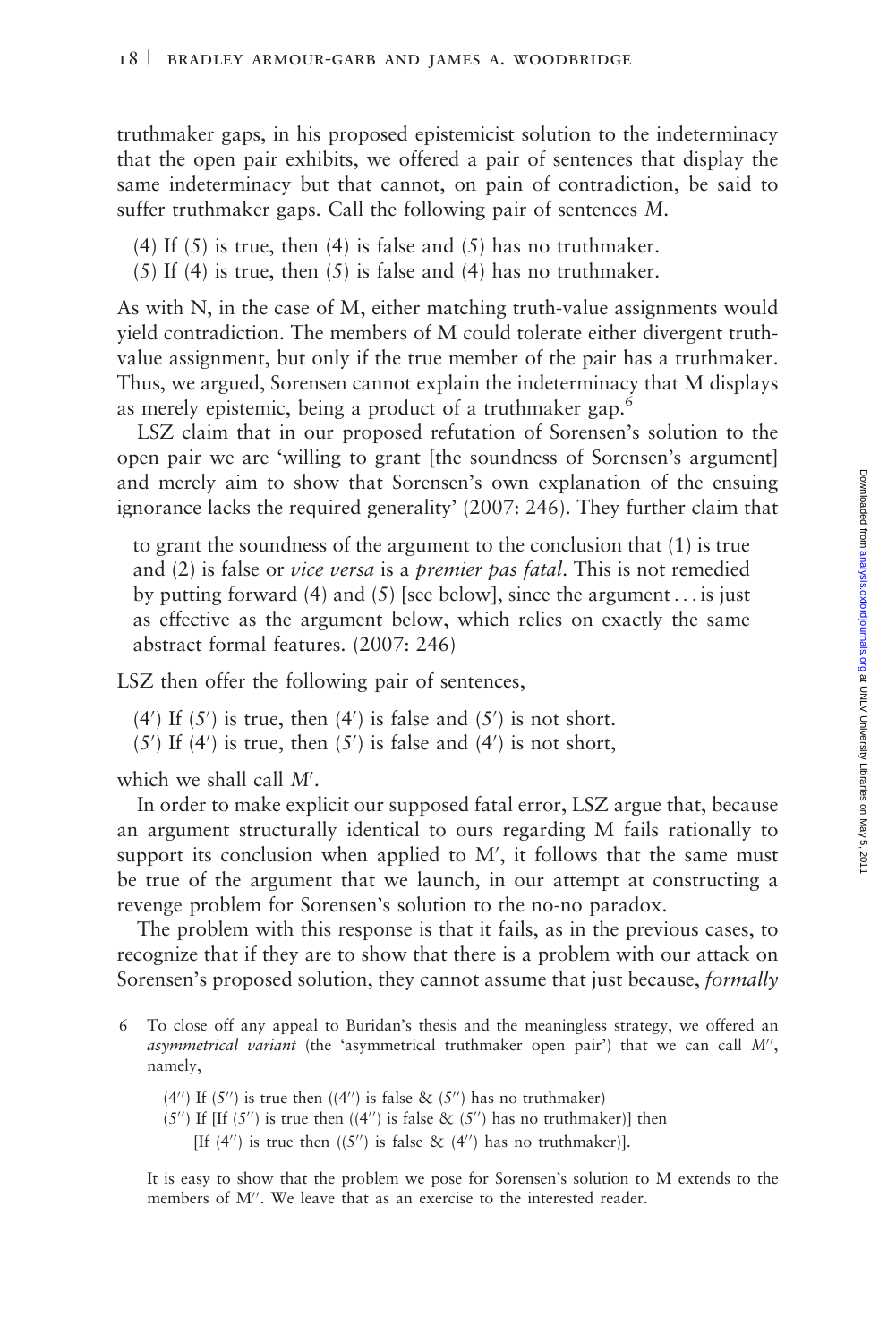speaking, the members of  $M'$  can tolerate divergent truth-value assignments, it follows that, given Sorensen's reasoning (and, thus, on ours), we must conclude that they have divergent truth-values. In fact, precisely what would make a divergent truth-value assignment to  $(4')$  and  $(5')$  absurd could be used, by Sorensen, to argue that, like the members of  $N'$ , those of  $M'$  are meaningless.<sup>7</sup>

But the same charge of meaninglessness cannot be attributed to our (2006) proffered pair, M (or to its asymmetrical variant, M"). We address our revenge problem for Sorensen in §8. For now, it is worth noting that LSZ seem to have misunderstood the point behind our argument. Contrary to what they charge, we did not assume the *soundness* of Sorensen's argument, in order to prove that his reasoning commits him to the conclusion that the true member of M is a truth with a truthmaker. Rather, we argued that even if we assume that Sorensen's argument with respect to the status of  $N$  is correct for the sake of argument, we could still show that his truthmaker gap proposal will not account for all relevantly similar cases of indeterminacy. So as to avoid further misunderstanding, while also addressing Sorensen's  $(2005)$  reply to us  $(2005)$ , we briefly return to M (and M'').

#### 8. Revenge for Sorensen

As noted, we presented M and M" and, aping Sorensen's reasoning, show that the members of those pairs enjoy consistent, though divergent, truthvalue assignments only if the true member of the pair is a truth *with* a truthmaker (2005, 2006). Since, at least prima facie, (4) and (5) admit of a consistent assignment of truth-values, the question that presses is how this jibes with Sorensen's employment of truthmaker gaps, given that the true member of the pair will have a truthmaker. After all, the palatability of epistemically indeterminate, though semantically determinate, tokens is supposedly supported by the appeal to truthmaker gaps. How, then, has the positing of truthmaker gaps served the cause for which it was introduced?

Although Sorensen does not address this issue directly, he does claim that merely having a truthmaker is a necessary, though it is not a sufficient, condition for knowability. This suggests that even a truth with a truthmaker can be unknowable. But this raises a further question: if the members of M can be shown to be merely epistemically indeterminate without appeal to truthmaker gaps, what possible work could their introduction do? Aside from the fact that this appears to render the introduction of truthmaker gaps irrelevant, it raises questions about the conditions for absolute unknowability, for example, what is the motivation here for saying that the indeterminacy is merely epistemic? What is the source of ignorance in this case?

<sup>7</sup> Cf. Sorensen (2005: 716), where he adverts to his 'last ditch' treatment, treating the troublesome pair as he does the liar paradox.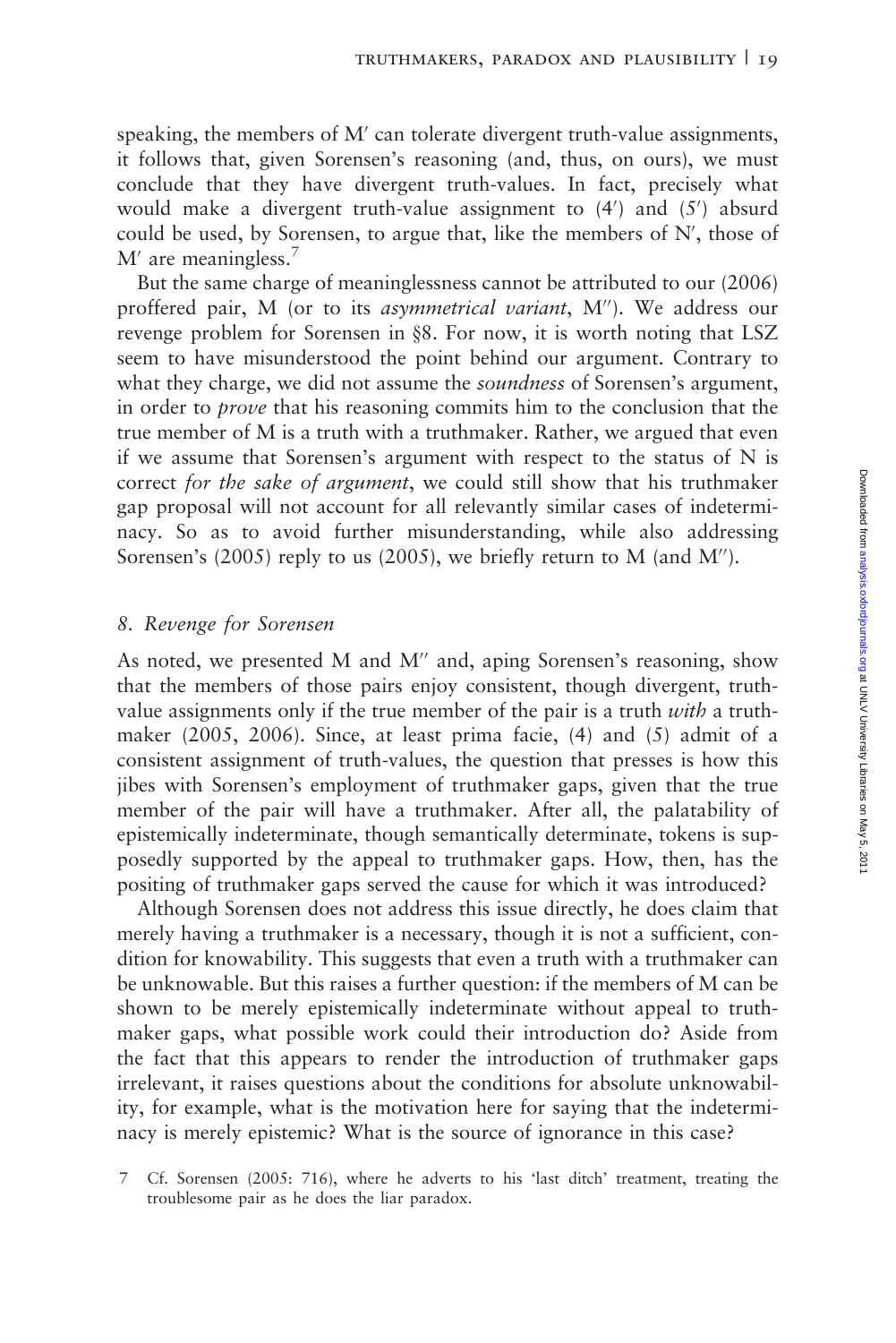Unless absolute unknowability is connected with truthmaker gaps in such a way that the presence of the latter supports a consistent solution to the no-no paradox – which, by the way, manages to avoid the profusion of truth bearer illusions – then there is simply no reason to endorse Sorensen's position. But it is clear that the connection must be forged, for, as he reminds us,

[t]he truthmaker gap solution extends [his solution to the truth teller] to the no-no. The sentences of the no-no paradox have different truthvalues despite their symmetry. Nothing is responsible for the difference in truth-values. The law of bivalence says every proposition must have a truth-value. But there is no restriction on how the proposition gets that truth-value. (2005: 713)

In turn, this raises a further question: if truthmaker gaps provide a sufficient, though not a necessary, condition for semantically determinate, but epistemically indeterminate, cases of absolute unknowability, why think that truthmaker gaps are even relevant to Sorensen's solution to the no-no paradox? Indeed, why think that the true member of N suffers a truthmaker gap at all?

With the original pair N there may have been some intuitive appeal to the idea that neither claim has a truthmaker. Consistency demands that exactly one sentence be true, but since, for Sorensen, having a truthmaker is a necessary condition for knowability, the plausibility of a truthmaker gap here makes room for saying that the indeterminacy – regarding which member of N is true – is merely epistemic. But an explanation of our ignorance in terms of a truthmaker gap is closed off in the case of M. The true claim here has a truthmaker, and, as a result, either the pair is not absolutely unknowable, which would undermine Sorensen's general diagnosis of the no-no paradox, or the importation of truthmaker gaps is inessential, in which case we are left wondering what the solution to the no-no paradox is.

As a last ditch effort, Sorensen will likely employ his 'back-up to [his] backup strategy for dealing with [our] revenge problems', declaring the sentences of the problematic pairs to be meaningless. The idea, which Sorensen explicitly advocates (2005: 716), would be that any pair's resistance to a truthvalue assignment would give him a principled reason for declaring the sentences meaningless. Indeed, in his (2005) reply to our (2005) paper, he contends that because he cannot (consistently) maintain that the members of M are consistently, though divergently, truth-valued, and are merely epistemically indeterminate in virtue of a truthmaker gap, he always has available his appeal to a 'meaningless' strategy: declare the members of M (and ditto, for  $M''$ ) meaningless and, thus, without truth-values (or, *nota bene*, truthmakers).

As we hope is clear, this response is a non-starter. In order to present his solution to the no-no paradox (and the truth-teller), Sorensen proposed that the members of N were epistemically indeterminate, in virtue of suffering a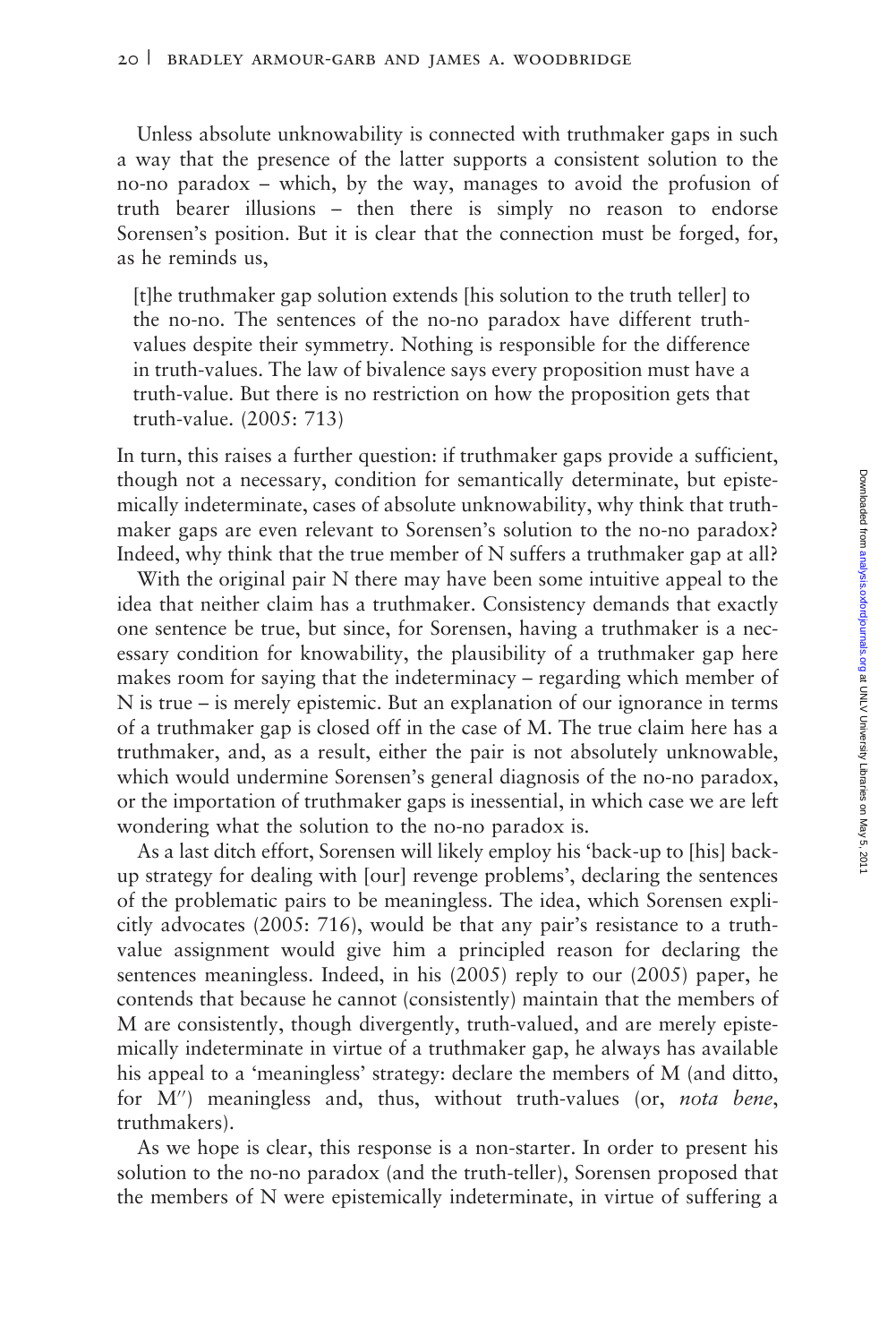truthmaker gap. While the members of M and  $M''$  appear to be indeterminate in the way that N is, Sorensen cannot propose that the true members of  $M$  (and  $M''$ ) have truthmaker gaps, for the true one, whichever it is, will have a truthmaker and the false one, whichever it is, will not. But he cannot declare the members of  $M$  (and  $M''$ ) to be meaningless, simply from the fact that if divergently truth-valued, the true one has a truthmaker and the false one does not. To propose that the members of  $M$  (or those of  $M''$ ) are meaningless is to beg the very question that he was attempting to answer, namely: How can we resolve putatively pathological cases, like those found in N? After all, the meaninglessness of the members of M follows only if they are contradictory. But those sentences are contradictory only if they cannot abide consistent truth-value assignments. And the only thing that could rule out a consistent truth-value assignment here is an assumption of a truthmaker gap.

Put differently, he can deploy his 'last ditch effort' in the cases of M and  $M''$  only if his truthmaker gap proposal is assumed.<sup>8</sup> But M, M<sup> $''$ </sup> and their kin were adduced precisely to raise a challenge for Sorensen's truthmaker gap proposal. He cannot, therefore, employ his 'last ditch effort' in these cases without assuming precisely the principle he aims to support. As such, his 'back up plan' begs the question in a blatantly unacceptable way. After all, we have shown that it is possible to generate a meaningful pair that resists determinate truth-value assignments by being indeterminate without suffering a truthmaker gap. The 'desperate treatment' of declaring meaninglessness here needs some other motivation beyond the fact that if they were meaningful they would be indeterminate in truth-value in a way that is not just an issue of ignorance resulting from a truthmaker gap.

# 9. Conclusions

Where does this leave us? We have shown that LSZ's argument against Sorensen's contention that the members of N are truth-valued fails, as does their attack on our proposed revenge problem for Sorensen's truthmaker gap proposal. When we turned to Sorensen, we found that he has available resources sufficient to neutralize LSZ's argument. Even so, when we consider M and M", we find that these problematic pairs make evident that Sorensen's argument for truthmaker gaps is not successful, since they either show his truthmaker gap principle to be otiose (if the true members of these pairs have truthmakers) or show it to be unmotivated (if the claims of meaninglessness for the members of M and M' depend on the prior assumption of the truthmaker gap principle). As such, it is for these reasons – and, in particular, not for LSZ's – that Sorensen's argument fails.

8 Of course, Sorensen might come up with some other reason for declaring the members of M and M" meaningless, but that does not affect the point we are making.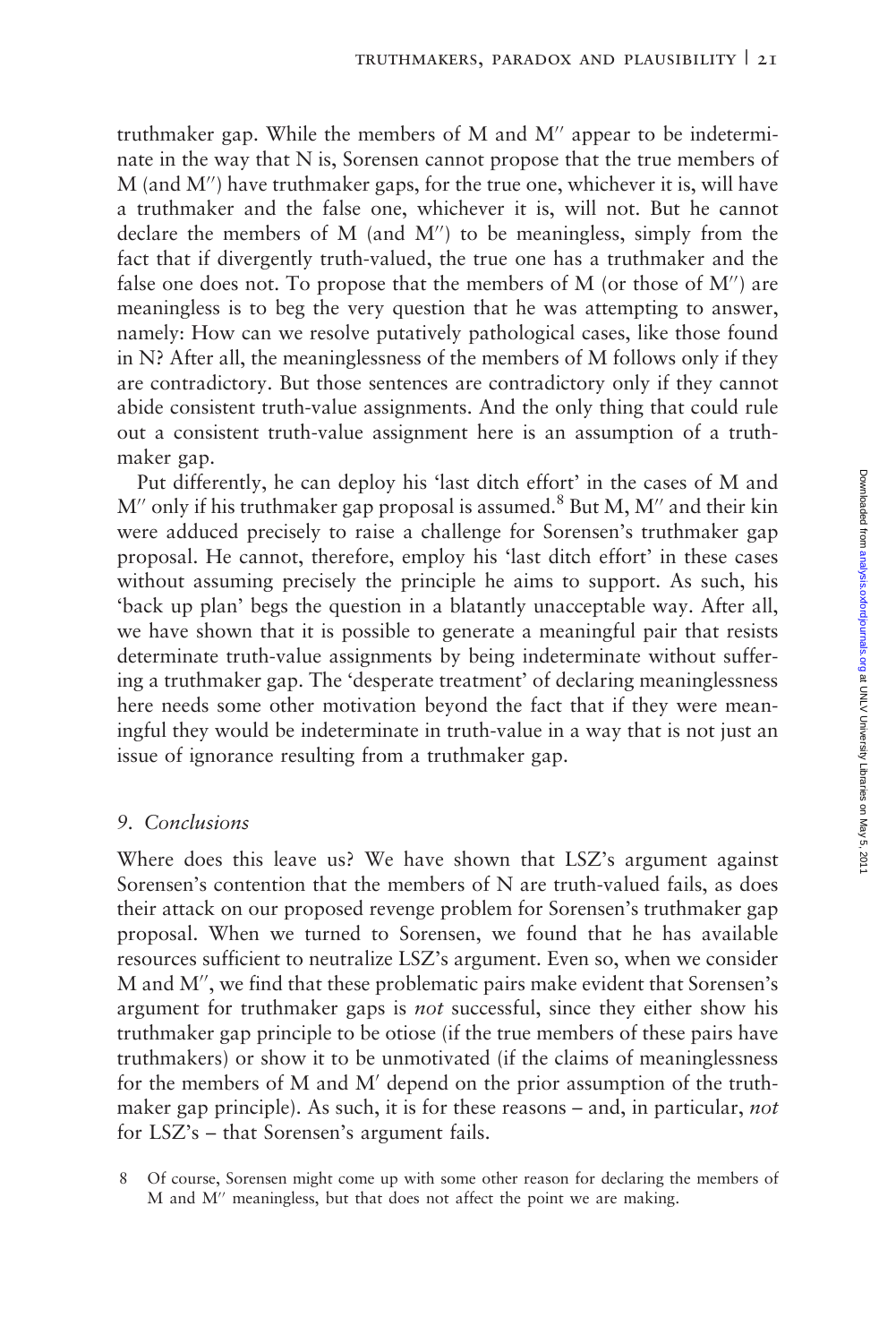Despite their failure, the initial attraction of LSZ's attacks is instructive. They accused a number of theorists – in addition to Sorensen and us, Cook  $(2006)$ , Grim  $(2000)$  and Milne  $(2005)$  – of attempting to prove certain philosophically significant theses, solely on the basis of abstract reasoning and formal features of certain philosophically significant predicates. We agree with LSZ that such an approach would be problematic, if the relevant theorists aimed to prove such theses in the way LSZ described (cf. 248). But we doubt that most philosophers are trying to do exactly that.<sup>9</sup>

Sorensen, for example, aspired to establish something weaker – to support, rather than to prove, that the members of N are divergently truth-valued; to show that the position is possibly true – from which he could then say the same about absolute borderline cases, etc. In short, and to all appearances, he is putting forward what we have called a *plausibility argument*.

This raises a number of questions about the notion of plausibility arguments and their force in philosophical theorizing. (E.g. How widespread is the phenomenon? Are such arguments best understood inductively, as opposed to deductively? Do the conclusions of plausibility arguments ever leave us in a position to assert, without qualification, the theses they aim to support?) While we think that these questions press, we shall have to leave them for another time, resting content that neither Sorensen's argument nor LSZ's recent attack have the plausibility that either assumed.<sup>10</sup>

> The University at Albany – SUNY Albany, NY 12159, USA armrgrb@albany.edu

> University of Nevada Las Vegas Las Vegas, NV 89154-5028, USA woodbri3@unlv.edu

#### References

Armour-Garb, B. 2001. Deflationism and the meaningless strategy. Analysis 61: 280–89.

Armour-Garb, B. and J. Woodbridge. 2006. Dialetheism, semantic pathology, and the open pair. Australasian Journal of Philosophy 84: 395–416.

Cook, R. 2006. Knights, knaves and unknowable truths. Analysis 66: 10–16.

Goldstein, L. 1985. The paradox of the liar – A case of mistaken identity. Analysis 45: 9–13.

- 9 While we cannot attest to Milne's motives (and are convinced by Rodriguez-Pereyra's (2006) argument against his position), we can attest to those of Sorensen and Cook.
- 10 We would like to thank Roy Sorensen for helpful and enjoyable discussion on these issues. Armour-Garb would also like to thank Laurence Goldstein, in particular, for helpful (and also enjoyable) discussion and encouragement.